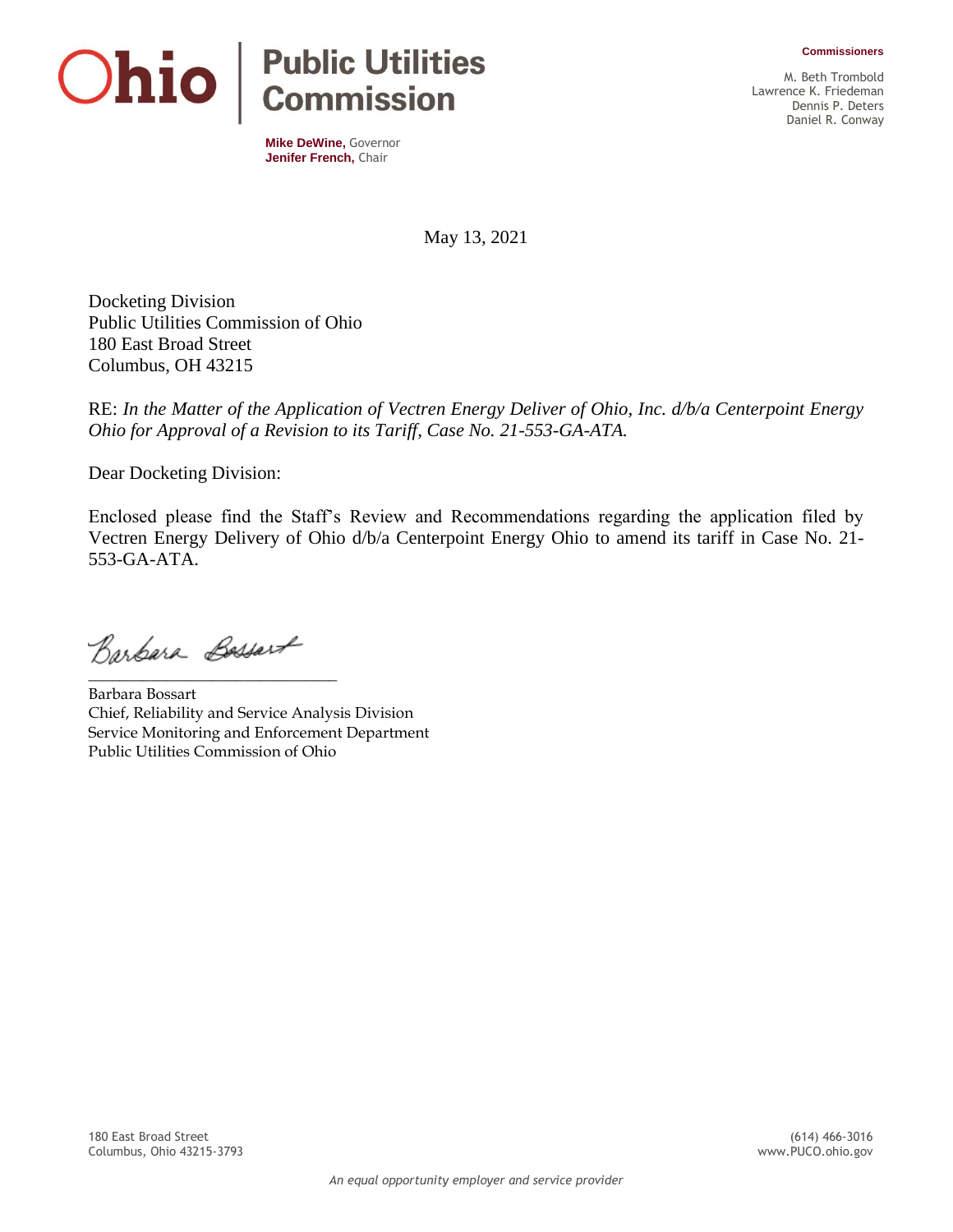## **APPLICATION**

Vectren Energy Delivery of Ohio, Inc. d/b/a CenterPoint Energy Ohio (CEOH or the Company), proposes to revise its tariffs for the purpose of updating its trade name or to eliminate use of the prior trade name and removing references to the former parent company website. Because the Company's tariffs predominantly use the Company's legal name, "Vectren Energy Delivery of Ohio, Inc.", relatively few tariff pages are affected.

The Company states that this application will not result in an increase in any rate, joint rate, toll, classification, charge or rental.

Approval of this Application will neither result in an increase in any current rate or charge nor adversely affect customer.

## **STAFF RECOMMENDATION**

Staff has reviewed the application filed by Vectren Energy Delivery of Ohio, Inc. d/b/a CenterPoint Energy Ohio to amend its tariff and recommends its approval, which does not result in any rate change. This application only serves to update the company name on its tariff and as it is consistent with Ohio Revise Code 4905.30.